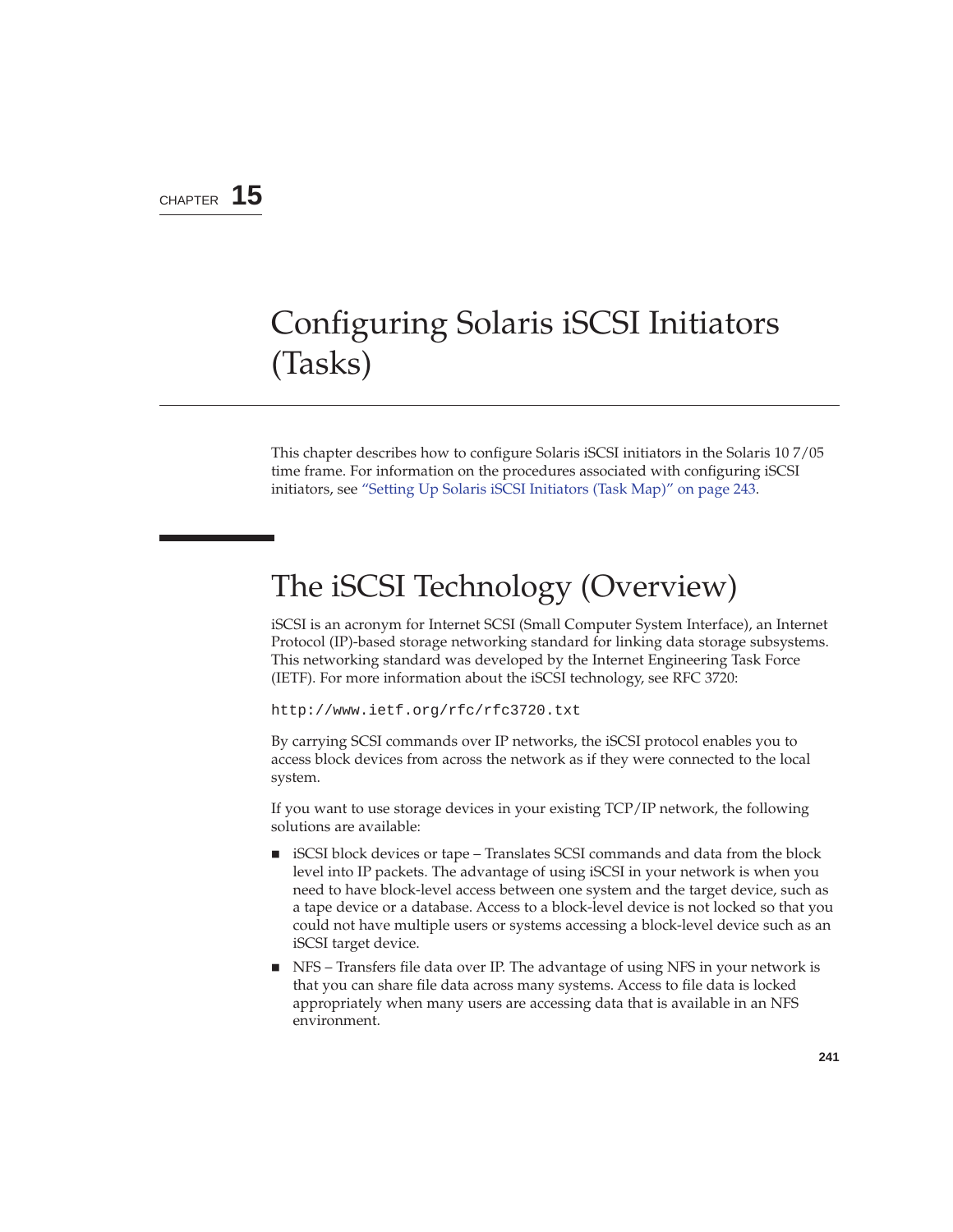Here are the benefits of using Solaris iSCSI initiators:

- The iSCSI protocol runs across existing Ethernet networks.
	- You can use any supported network interface card (NIC), Ethernet hub or switch.
	- One IP port can handle multiple iSCSI target devices.
	- You can use existing infrastructure and management tools for IP networks.
- There is no upper limit on the maximum number of configured iSCSI target devices.
- The protocol an be used to connect to Fibre Channel or iSCSI Storage Area Network (SAN) environments with the appropriate hardware.

Here are the current limitations or restrictions of using the Solaris iSCSI initiator software:

- No support for iSCSI devices that use SLP or iSNS is currently available.
- No boot support for iSCSI devices is currently available.
- Do not configure iSCSI targets as dump devices.
- iSCSI supports multiple connections per session, but the current Solaris implementation only supports a single connection per session.

For more information, see RFC 3720.

■ You should consider the impact of transferring large amounts of data over your existing network.

### iSCSI Software and Hardware Requirements

- iSCSI target software and devices
- The Solaris 10 7/05 release, the Solaris Express 02/05, or a later release
- The following software packages:
	- SUNWiscsiu Sun iSCSI Device Driver (root)
	- SUNWiscsir Sun iSCSI Management Utilities (usr)

**Note –** The Solaris iSCSI technology includes the iSCSI initiator software only.

■ Any supported NIC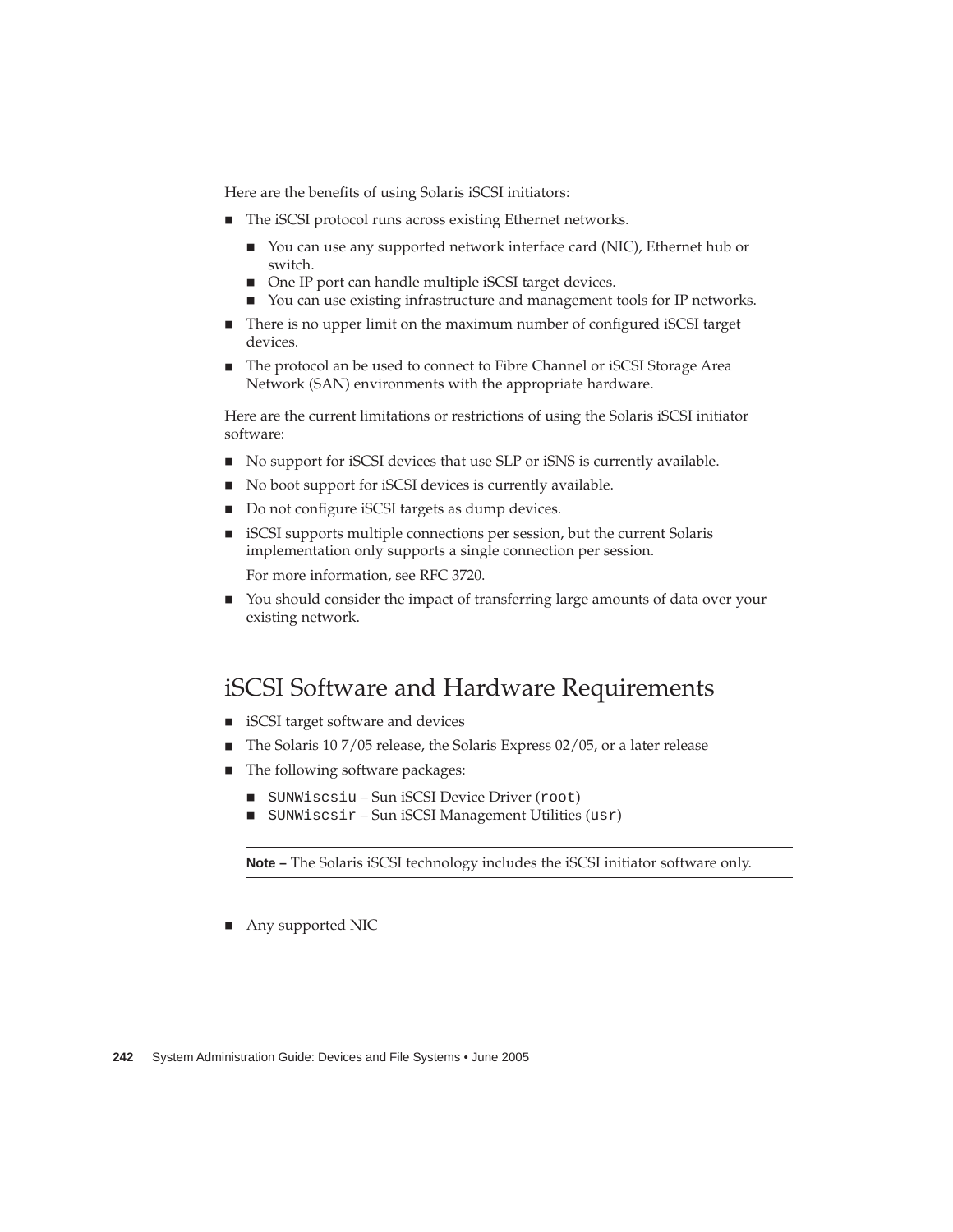# Setting Up Solaris iSCSI Initiators (Task Map)

| <b>Task</b>                                                                    | <b>Description</b>                                                                                          | <b>For Instructions</b>                                                                      |
|--------------------------------------------------------------------------------|-------------------------------------------------------------------------------------------------------------|----------------------------------------------------------------------------------------------|
| 1. Identify the iSCSI software<br>and hardware requirements.                   | Identify the software and<br>hardware requirements for<br>setting up an iSCSI-based<br>storage network.     | "iSCSI Software and<br>Hardware Requirements"<br>on page 242                                 |
| 2. Set up your iSCSI target<br>devices.                                        | Connect and set up your<br>iSCSI target devices.                                                            | See your vendor's iSCSI target<br>device documentation for<br>setup instructions             |
| 3. (Optional) Set up<br>authentication in your Solaris<br>iSCSI configuration. | Decide whether you want to<br>use authentication in your<br>Solaris iSCSI configuration:                    |                                                                                              |
|                                                                                | Consider using unidirectional<br>CHAP or bidirectional CHAP                                                 | "How to Configure CHAP<br><b>Authentication for Your iSCSI</b><br>Configuration" on page 246 |
|                                                                                | Consider using a third-party<br>RADIUS server to simplify<br>CHAP management                                | "How to Configure RADIUS<br>for Your iSCSI Configuration"<br>on page 247                     |
| 4. Configure the iSCSI target<br>discovery.                                    | Configure the iSCSI target<br>discovery method.                                                             | "How to Prepare for a Solaris<br>iSCSI Configuration" on page<br>245                         |
| 5. (Optional) Remove<br>discovered iSCSI targets.                              | You might need to remove a<br>discovered iSCSI target.                                                      | "How to Remove Discovered<br>iSCSI Targets" on page 249                                      |
| 6. Monitor your iSCSI<br>configuration.                                        | Monitor your iSCSI<br>configuration with the<br>iscsiadm command.                                           | "Monitoring Your iSCSI<br>Configuration" on page 250                                         |
| 7. (Optional) Modify your<br>iSCSI configuration.                              | You might want to change<br>your iSCSI target settings such<br>as the header and data digest<br>parameters. | "How to Modify iSCSI<br><b>Initiator and Target</b><br>Parameters" on page 252               |

# Configuring Solaris iSCSI Initiators

Basically, the steps for configuring your Solaris iSCSI initiators involves the following steps:

■ Identifying the hardware and software requirements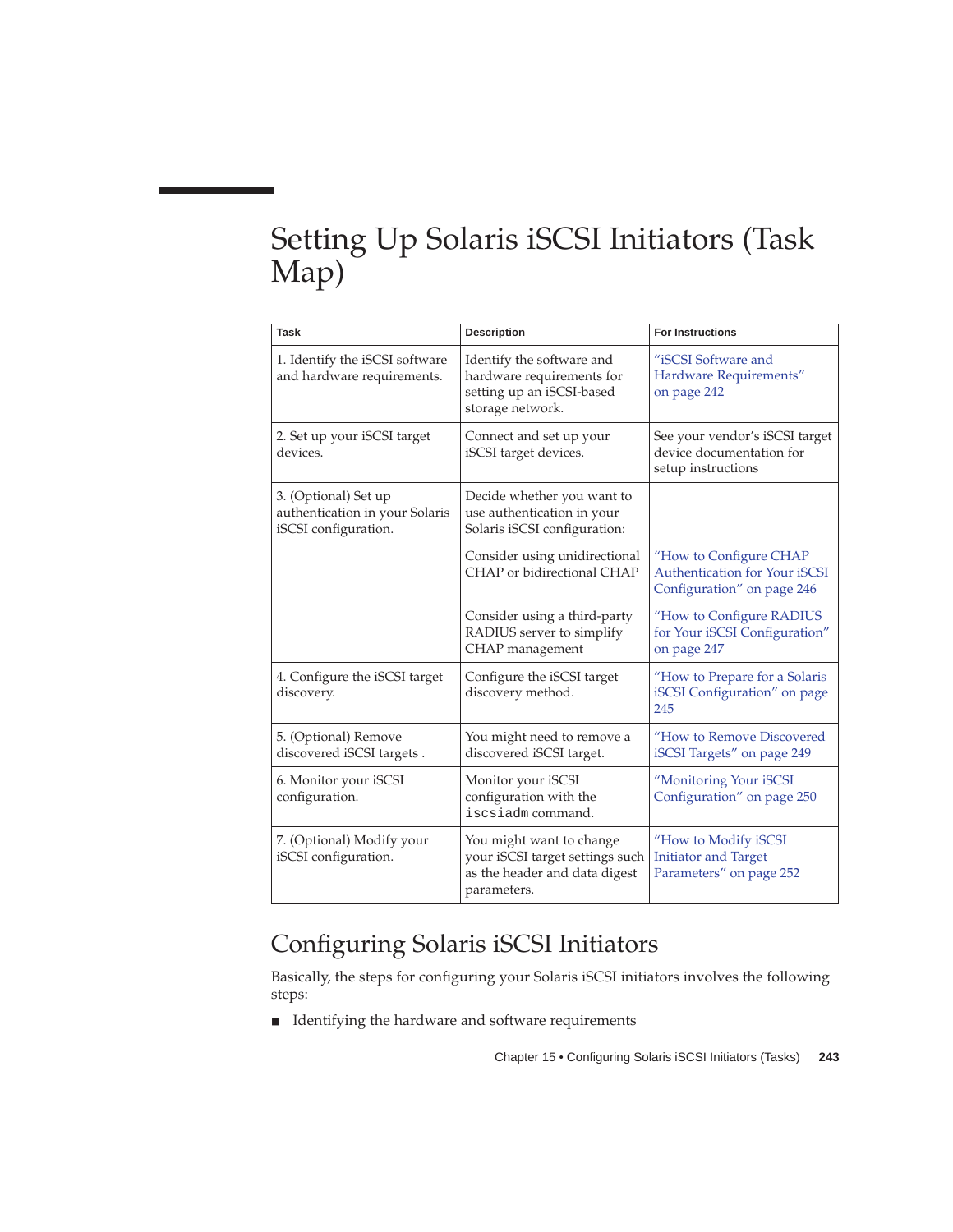- Configuring your IP network
- Connecting and setting up your iSCSI target device
- (Optional) Configure iSCSI authentication between the iSCSI initiator and the iSCSI target, if necessary
- Configuring the iSCSI target discovery method
- Creating file systems on your iSCSI disks
- Monitoring your iSCSI configuration

The iSCSI configuration information is stored in the /etc/iscsi directory. This information requires no administration.

### iSCSI Terminology

Review the following terminology before configuring iSCSI initiators.

| <b>Term</b>      | <b>Description</b>                                                                                                                                                                                                                                   |  |
|------------------|------------------------------------------------------------------------------------------------------------------------------------------------------------------------------------------------------------------------------------------------------|--|
| Initiator        | The driver that initiates SCSI requests from the iSCSI target.                                                                                                                                                                                       |  |
| Target device    | Represents the iSCSI storage component.                                                                                                                                                                                                              |  |
| Discovery        | Discovery is the process that presents the initiator with a list<br>of available targets                                                                                                                                                             |  |
| Discovery method | Describes the way in which the iSCSI targets can be found.<br>Two discovery methods are currently available:<br>■ SendTargets – Potential targets are discovered by using a<br>discovery-address.<br>■ Static - Static target address is configured. |  |

### Configuring Dynamic or Static Target Discovery

Determine whether you want to configure the dynamic iSCSI SendTargets feature or use static iSCSI initiator targets to perform device discovery.

- **Dynamic device discovery** If an iSCSI node exposes a large number of targets, such as an iSCSI to Fibre-Channel bridge, you can supply the iSCSI node IP address/port combination and allow the iSCSI initiator to use the SendTargets features to perform the device discovery.
- **Static device discovery** If an iSCSI node has a small number of targets or if you want to restrict the targets that the initiator attempts to access, you can statically configure the *target-name* by using the following static target address naming convention:

*target-name*,*target-address*[:*port-number*]

You can also determine the static target address from the array's management tool.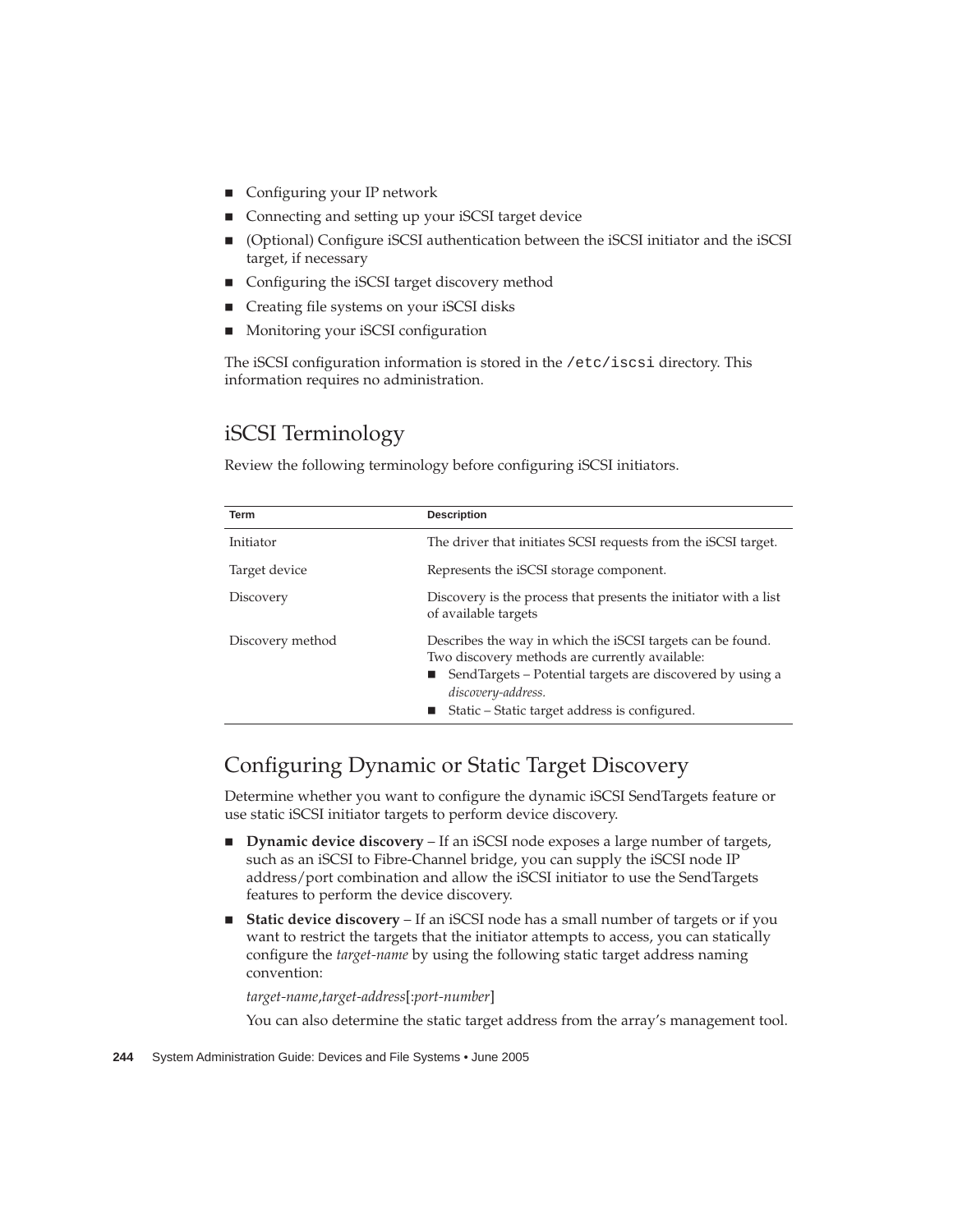The preferred method for target discovery is SendTargets discovery.

**Note –** Do not configure an iSCSI target to be discovered by both static and dynamic device discovery methods. The consequence of using redundant discovery methods might be slow performance when communicating with the iSCSI target device.

## How to Prepare for a Solaris iSCSI Configuration

#### **1. Become superuser. Steps**

**2. Verify that the iSCSI software packages are installed.**

```
# pkginfo SUNWisciu SUNWiscsir
system SUNWiscsiu Sun iSCSI Device Driver (root)
system SUNWiscsir Sun iSCSI Management Utilities (usr)
```
- **3. Verify that you are running a Solaris release that supports the iSCSI protocol.**
	- **Solaris Express 2/05 release**
		- % **cat /etc/release**

Nevada nv\_07 X86 Copyright 2005 Sun Microsystems, Inc. All Rights Reserved. Use is subject to license terms. Assembled 25 January 2005

■ **Solaris 10 7/05 release**

```
% cat /etc/release
```

```
Solaris 10 7/05 X86
Copyright 2005 Sun Microsystems, Inc. All Rights Reserved.
            Use is subject to license terms.
                  Assembled 03 March 2005
```
■ **Solaris 10 release with the iSCSI patch**

On a SPARC system:

# **showrev -p | grep 119090**

On an x86 system:

# **showrev -p | grep 119091**

- **4. Confirm that your TCP/IP network is setup.**
- **5. Connect your third-party iSCSI target devices and confirm that they are configured.**

For example, determine if the iSCSI target device is reachable by using the telnet command to connect to the iSCSI target device using port 3260. If the connection is refused, see "Troubleshooting iSCSI Configuration Problems" on page 254.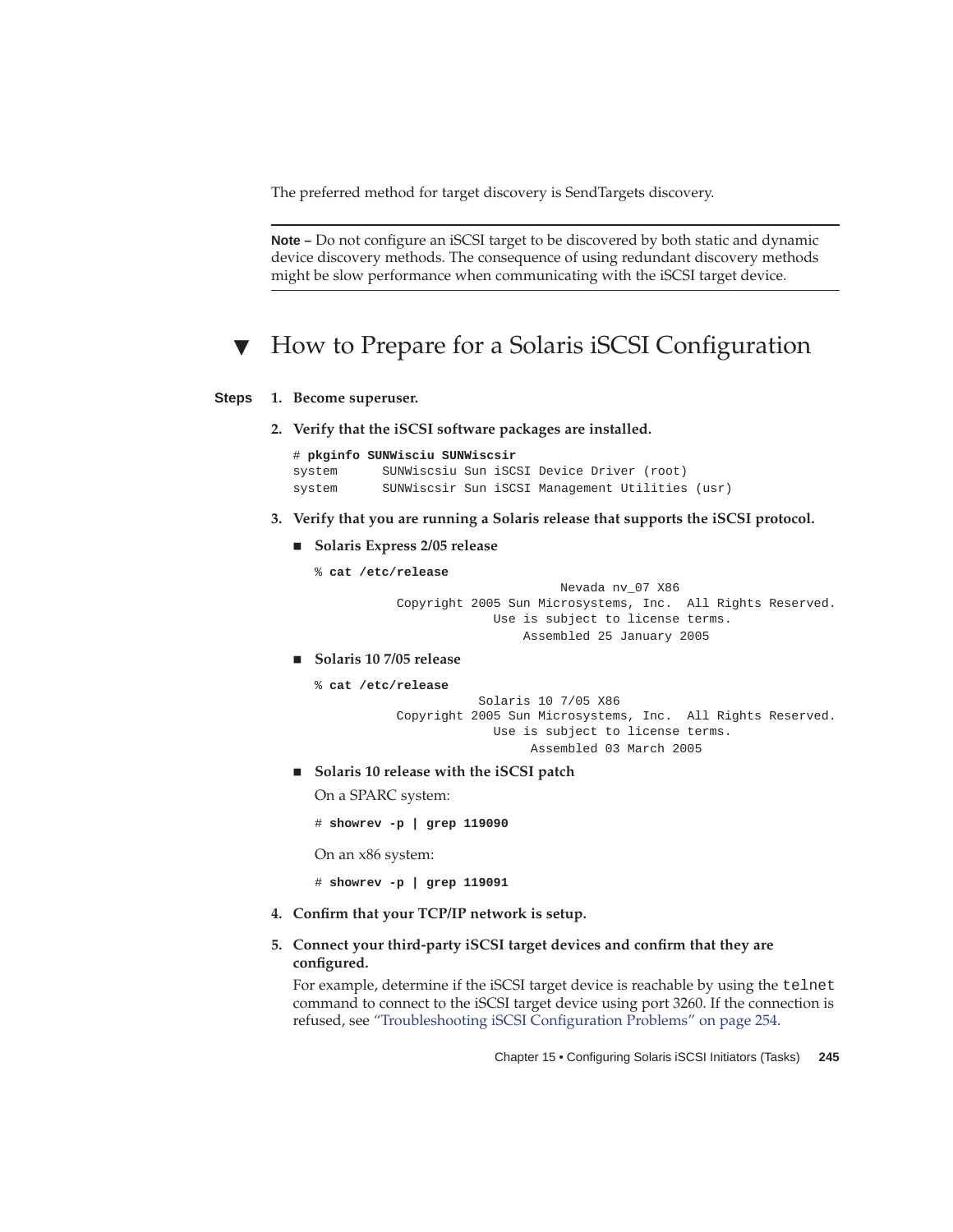For information about connecting your third-party iSCSI target devices, see your third-party hardware documentation.

## Configuring Authentication in Your iSCSI-Based Storage Network

Setting up authentication for your iSCSI devices is optional.

In a secure environment, authentication is not required because only trusted initiators can access the targets.

In a less secure environment, the target cannot determine if a connection request is truly from a given host. In that case, the target can authenticate an initiator by using the Challenge-Handshake Authentication Protocol (CHAP).

CHAP authentication uses the notion of a challenge and response, which means that the target challenges the initiator to prove its identity. For the challenge/response method to work, the target must know the initiator's secret key and the initiator must be set up to respond to a challenge. Refer to the array vendor's documentation for instructions on setting up the secret key on the array.

iSCSI supports unidirectional and bidirectional authentication:

- *Unidirectional authentication* enables the target to authenticate the identity of the initiator.
- *Bidirectional authentication* adds a second level of security by providing a means for the initiator to authenticate the identity of the target.

### ▼ How to Configure CHAP Authentication for Your iSCSI Configuration

This procedure assumes that you are logged in to the local system where you want to securely access the configured iSCSI target device.

#### **1. Become superuser. Steps**

### **2. Determine whether you want to configure unidirectional or bidirectional CHAP.**

- Unidirectional authentication enables the target to validate the initiator. This method is the default method. Complete steps 3–4 only.
- Bidirectional authentication adds a second level of security by providing a means for the initiator to authenticate the target. Complete steps 5–6 only.
- **3. Unidirectional CHAP – Set the secret key on the initiator.**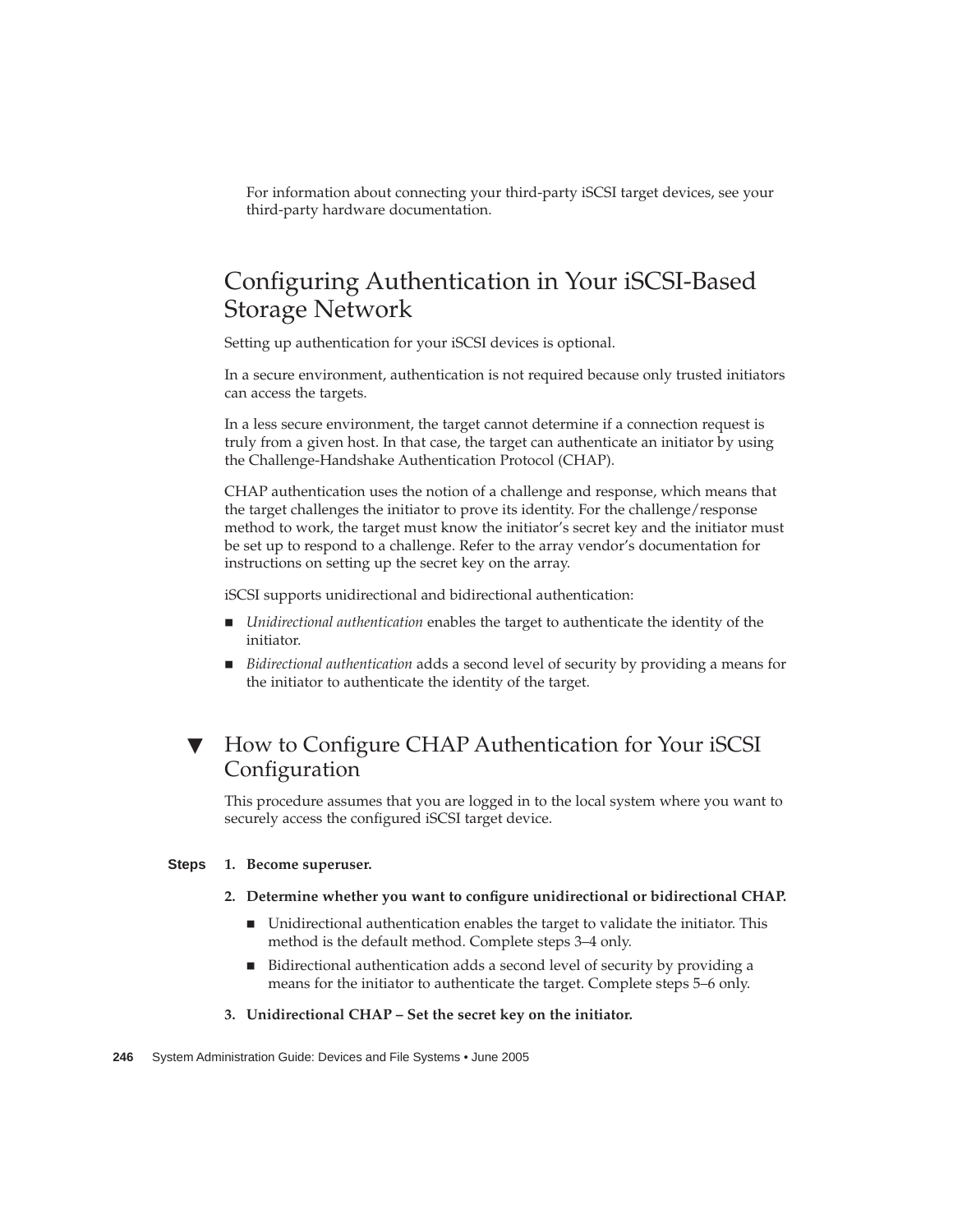For example, the following command initiates a dialogue to define the CHAP secret key.

```
# iscsiadm modify initiator-node --CHAP-Secret
```
**Note –** The CHAP secret length must be 16 or more characters.

- **4. Unidirectional CHAP – Enable CHAP authentication on the initiator after the secret has been set.**
	- # **iscsiadm modify initiator-node --authentication CHAP**
- **5. Bidirectional CHAP – Set the target device secret key on the initiator.** For example, the following command initiates a dialogue to define the CHAP secret key.
	- # **iscsiadm modify target-param --CHAP-Secret eui.5000ABCD78945E2B**
- **6. Bidirectional CHAP – Enable bidirectional authentication parameters on the target.**

For example:

# **iscsiadm modify target-param -B enable eui.5000ABCD78945E2B**

## Using a Third-Party Radius Server to Simplify CHAP Management in Your iSCSI Configuration

You can use a third-party RADIUS server to simplify CHAP secret management. A RADIUS server is a centralized authentication service. While you must still specify the initiator's CHAP secret, you are no longer required to specify each target's CHAP secret on each initiator when using bidirectional authentication with a RADIUS server.

For more information, see RFC 1994 (CHAP) and RFC 2865 (RADIUS).

### ▼ How to Configure RADIUS for Your iSCSI Configuration

#### **1. Become superuser. Steps**

**2. Configure the initiator node with the IP address and port (the default port is 1812) of the RADIUS server.**

For example:

```
# iscsiadm modify initiator-node --radius-server 10.0.0.72:1812
```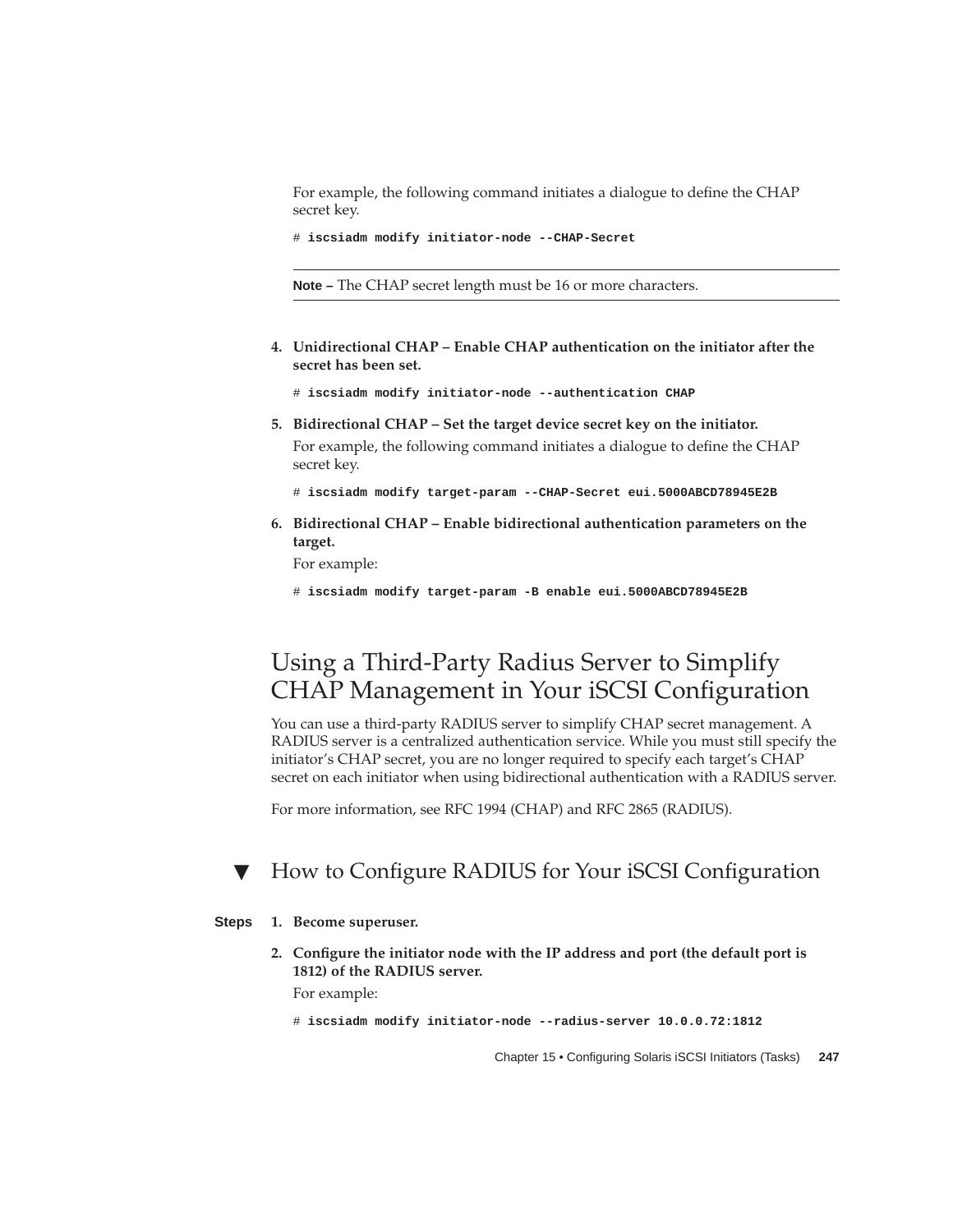**3. Configure the initiator node with the shared secret of the RADIUS server.**

# **iscsiadm modify initiator-node --radius-shared-secret**

**Note –** The Solaris iSCSI implementation requires that the RADIUS server is configured with a shared secret before the Solaris iSCSI software can interact with the RADIUS server.

### **4. Enable the RADIUS server.**

# **iscsiadm modify initiator-node --radius-access enable**

### Solaris iSCSI and RADIUS Server Error Messages

This section describes the messages that are related to a Solaris iSCSI and RADIUS server configuration with potential solutions for recovery.

### empty RADIUS shared secret

**Cause:** The RADIUS server is enabled on the initiator but the RADIUS shared secret is not set.

**Solution:** Configure the initiator with RADIUS shared secret. For more information, see "How to Configure RADIUS for Your iSCSI Configuration" on page 247.

WARNING: RADIUS packet authentication failed

**Cause:** The initiator failed to authenticate the RADIUS data packet. This error can occur if the shared secret configured on the initiator-node is different from the shared secret on the RADIUS server.

**Solution:** Reconfigure the initiator with the correct RADIUS shared secret. For more information, see "How to Configure RADIUS for Your iSCSI Configuration" on page 247.

## ▼ How to Configure iSCSI Target Discovery

This procedure assumes that you are logged in to the local system where you want to configure access to an iSCSI target device.

#### **1. Become superuser. Steps**

- **2. Configure the SendTargets device discovery method or the static discovery method:**
	- Configure the iSCSI device discovery method.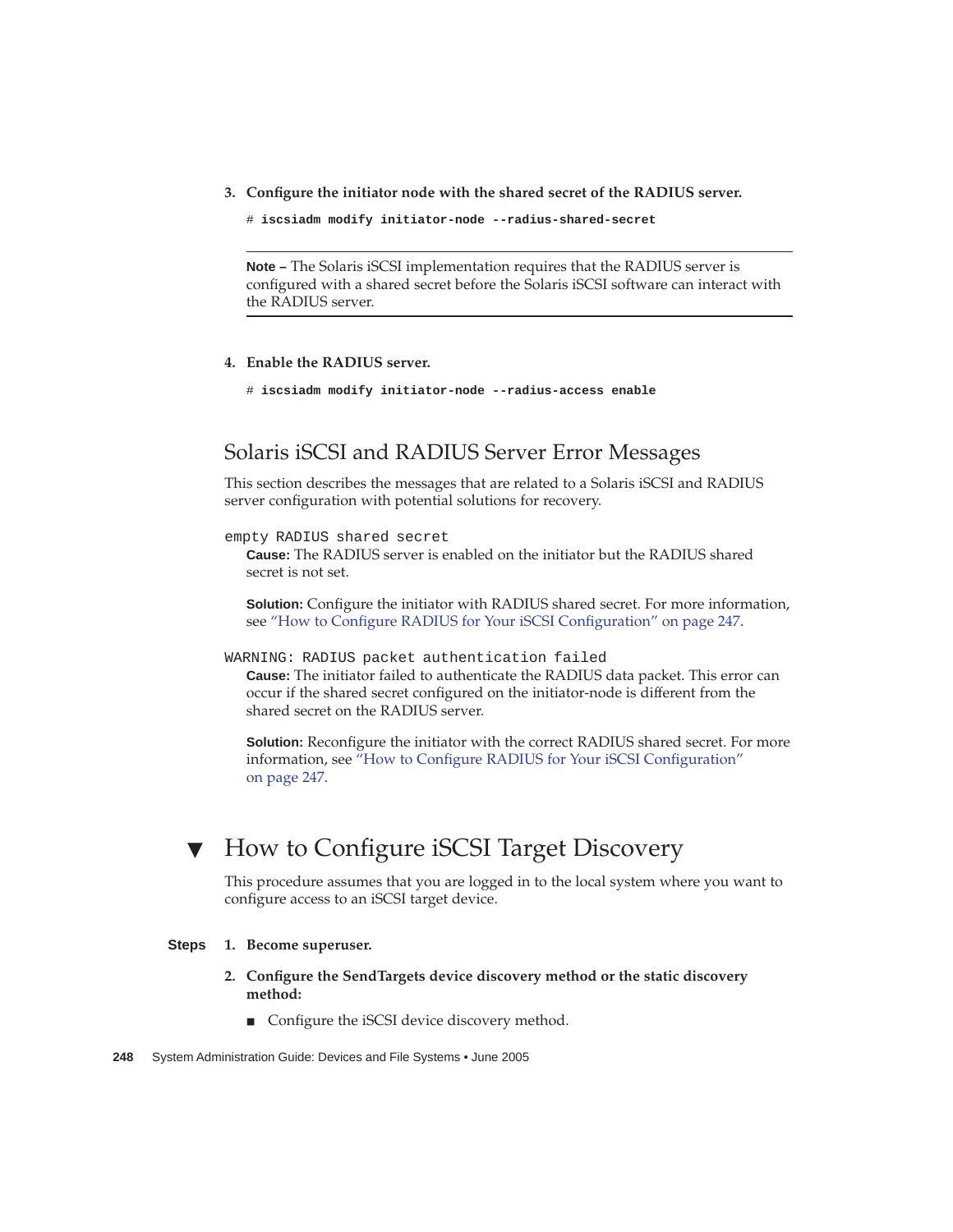For example:

# **iscsiadm add discovery-address 10.0.0.1:3260**

The iSCSI connection is not initiated until the discovery method is enabled. See the next step.

■ Configure the static discovery method.

For example:

```
# iscsiadm add static-config eui.5000ABCD78945E2B,10.0.0.1
```
The iSCSI connection is not initiated until the discovery method is enabled. See the next step.

- **3. Enable the iSCSI target discovery method using one of the following:**
	- If you have configured the SendTargets method of discovery, enable SendTargets discovery.
		- # **iscsiadm modify discovery --send-targets enable**
	- If you have configured static targets, enable the static target discovery method.

```
# iscsiadm modify discovery --static enable
```
**4. Create the iSCSI device links for the local system.**

# **devfsadm -i iscsi**

## ▼ How to Remove Discovered iSCSI Targets

This optional procedure assumes that you are logged in to the local system where access to an iSCSI target device has already been configured.

#### **1. Become superuser. Steps**

- **2. (Optional) Disable an iSCSI target discovery method using one of the following:**
	- If you need to disable the SendTargets method of discovery, use the following command:
		- # **iscsiadm modify discovery --send-targets disable**
	- If you need to disable the static targets, use the following command:

# **iscsiadm modify discovery --static disable**

### **3. Remove an iSCSI device discovery entry:**

- Remove an iSCSI SendTargets discovery entry. For example:
	- # **iscsiadm remove discovery-address 10.0.0.1:3260**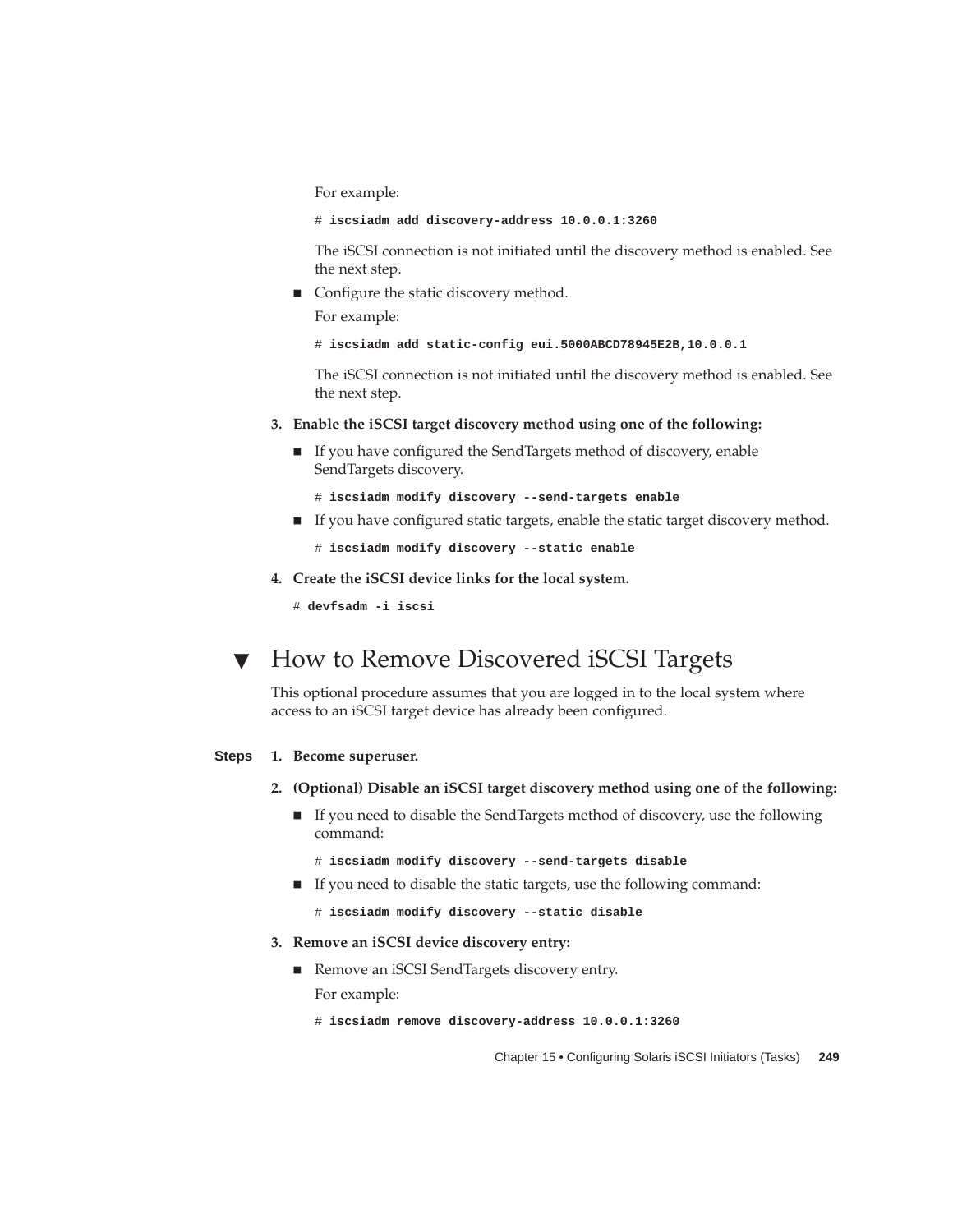■ Remove a static iSCSI initiator entry.

For example:

```
# iscsiadm remove static-config eui.5000ABCD78945E2B,10.0.0.1
```
**4. Reboot the system if you want to remove the iSCSI target device.**

The iSCSI target device is still available until the system is rebooted.

# Accessing iSCSI Disks

If you want to make the iSCSI drive available on reboot, create the file system, and add an entry to the /etc/vfstab file as you would with a UFS file system on a SCSI device.

After the devices have been discovered by the Solaris iSCSI initiator, the login negotiation occurs automatically. The Solaris iSCSI driver determines that the number of LUNs available and creates the device nodes. Then, the iSCSI devices can be treated as any other SCSI device.

You can view the iSCSI disks on the local system with the format utility.

In the following format output, disks 1,2, and 3 are iSCSI LUNs that are not under MPxIO control. Disks 21 and 22 are iSCSI LUNs under MPxIO control.

```
# format
AVAILABLE DISK SELECTIONS:
       0. c0t1d0 <SUN72G cyl 14087 alt 2 hd 24 sec 424>
          /pci@8,600000/SUNW,qlc@4/fp@0,0/ssd@w500000e010685cf1,0
       1. c0t2d0 <SUN72G cyl 14087 alt 2 hd 24 sec 424>
          /pci@8,600000/SUNW,qlc@4/fp@0,0/ssd@w500000e0106e3ba1,0
       2. c3t0d0 <ABCSTORAGE-100E-00-2.2 cyl 20813 alt 2 hd 16 sec 63>
          /iscsi/disk@0000iqn.2001-05.com.abcstorage%3A6-8a0900-477d70401-
          b0fff044352423a2-hostname-020000,0
       3. c3t1d0 <ABCSTORAGE-100E-00-2.2 cyl 20813 alt 2 hd 16 sec 63>
           /iscsi/disk@0000iqn.2001-05.com.abcstorage%3A6-8a0900-3fcd70401
           -085ff04434f423a2-hostname-010000,0
.
.
.
      21. c4t60A98000686F694B2F59775733426B77d0 <ABCSTORAGE-LUN-0.2 cyl
          4606 alt 2 hd 16 sec 256>
          /scsi_vhci/ssd@g60a98000686f694b2f59775733426b77
      22. c4t60A98000686F694B2F59775733434C41d0 <ABCSTORAGE-LUN-0.2 cyl
          4606 alt 2 hd 16 sec 256>
          /scsi_vhci/ssd@g60a98000686f694b2f59775733434c41
```
# ▼ Monitoring Your iSCSI Configuration

You can display information about the iSCSI initiator and target devices by using the iscsiadm list command.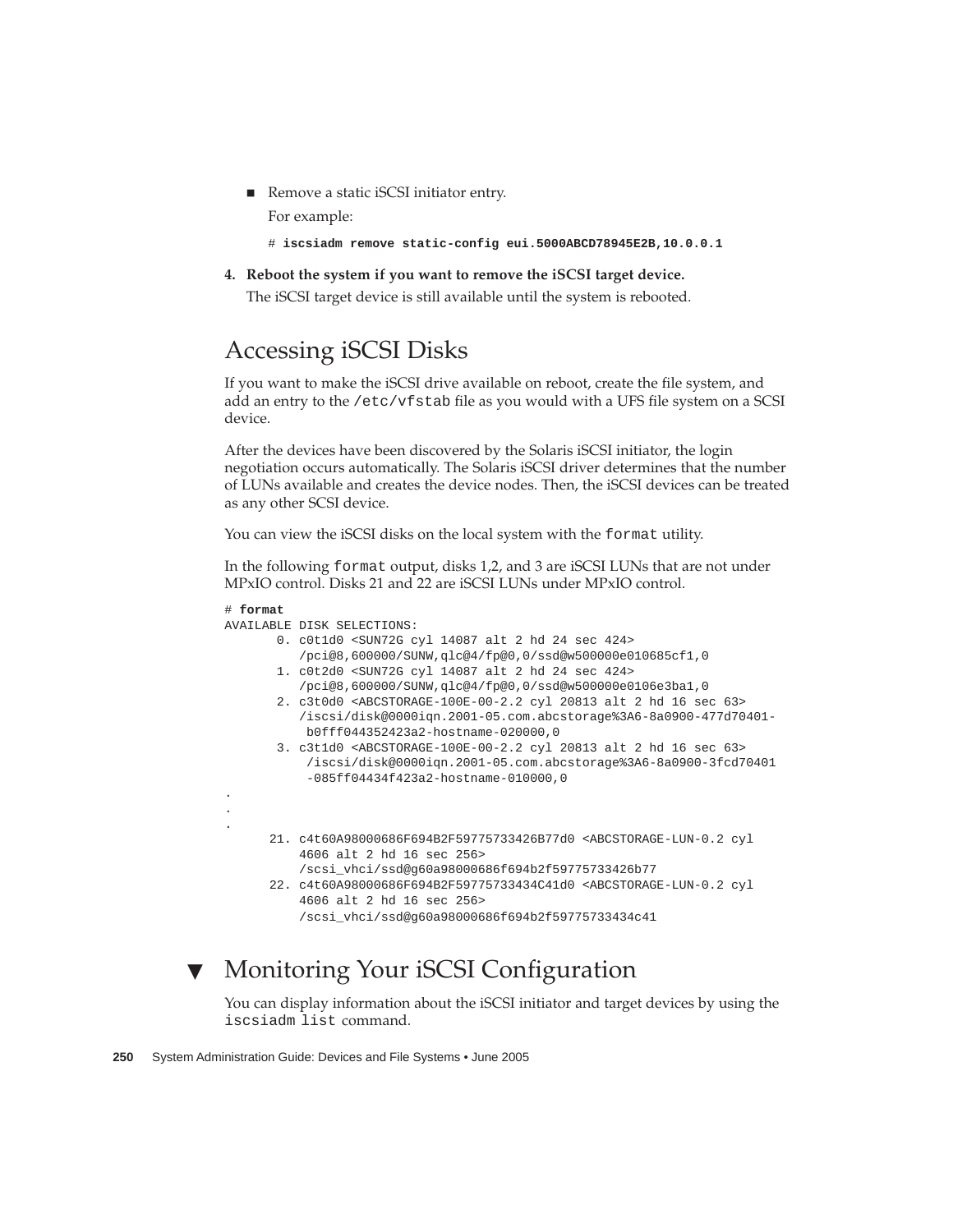**1. Become superuser. Steps**

**2. Display information about the iSCSI initiator.**

For example:

```
# iscsiadm list initiator-node
Initiator node name: iqn.1986-03.com.sun:01:0003ba4d233b.425c293c
Initiator node alias: zzr1200
       Login Parameters (Default/Configured):
               Header Digest: NONE/-
               Data Digest: NONE/-
       Authentication Type: NONE
        RADIUS Server: NONE
       RADIUS access: unknown
```
**3. Display information about which discovery methods are in use.**

For example:

```
# iscsiadm list discovery
Discovery:
    Static: enabled
    Send Targets: disabled
```
#### Listing Information About a Specific iSCSI Target **Example 15–1**

The following example shows how to list information about a specific iSCSI target.

```
# iscsiadm list target-param iqn.1992-08.com.abcstorage:sn.33592219
       Target: iqn.1992-08.com.abcstorage:sn.33592219
       Alias: -
       Bi-directional Authentication: disabled
       Authentication Type: NONE
       Login Parameters (Default/Configured):
               Data Sequence In Order: yes/-
               Data PDU In Order: yes/-
               Default Time To Retain: 20/-
               Default Time To Wait: 2/-
               Error Recovery Level: 0/-
               First Burst Length: 65536/-
               Immediate Data: yes/-
               Initial Ready To Transfer (R2T): yes/-
               Max Burst Length: 262144/-
               Max Outstanding R2T: 1/-
               Max Receive Data Segment Length: 65536/-
               Max Connections: 1/-
               Header Digest: NONE/-
               Data Digest: NONE/-
```
### Modifying iSCSI Initiator and Target Parameters

You can modify parameters on both the iSCSI initiator and the iSCSI target device. However, the only parameters that can be modified on the iSCSI initiator are the following: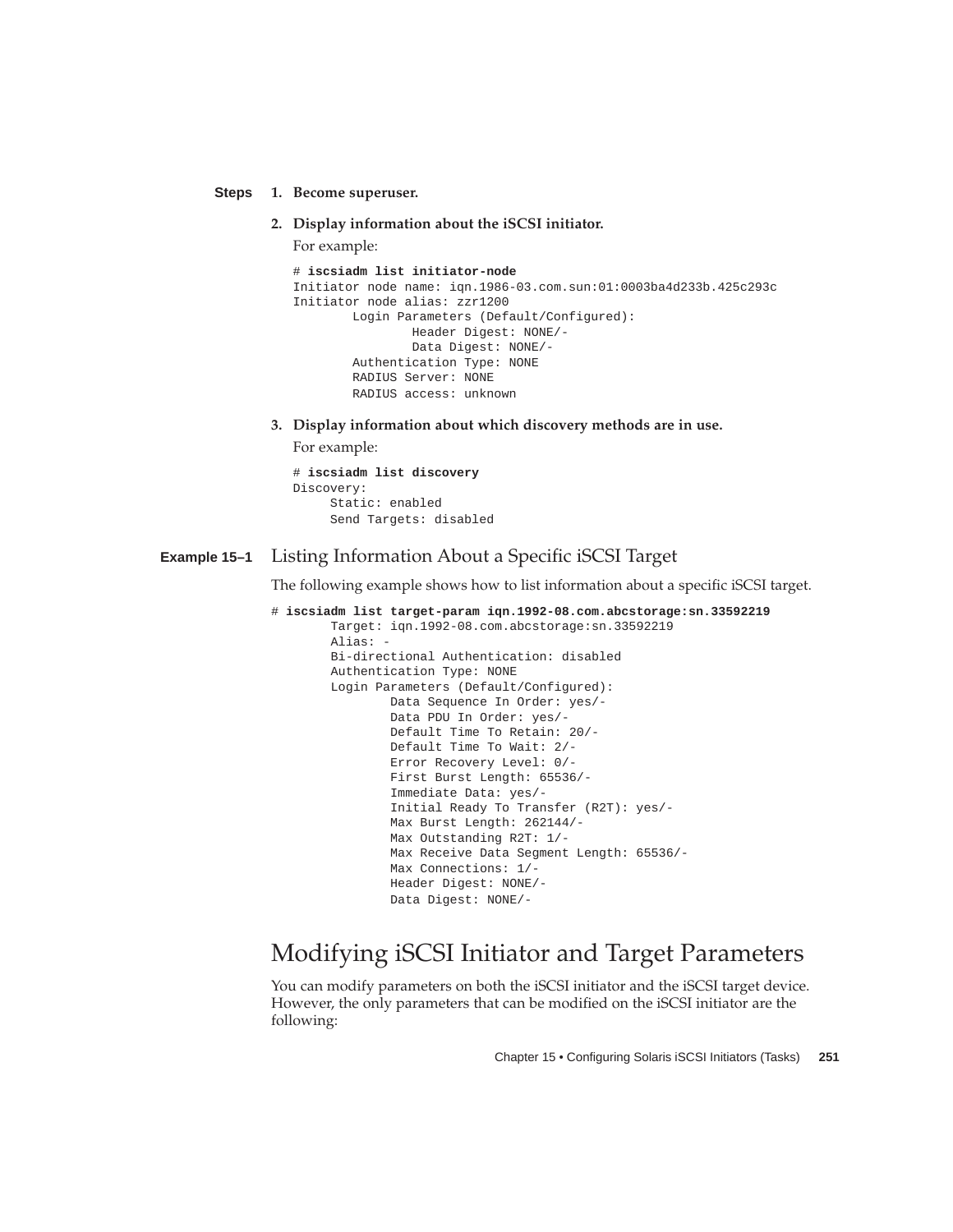- Header digest The value can be none, the default value, or CRC32.
- Data digest The value can be none, the default value, or CRC32.
- Authentication and CHAP secret For more information about setting up authentication, see "How to Configure CHAP Authentication for Your iSCSI Configuration" on page 246.

The iSCSI driver provides default values for the iSCSI initiator and iSCSI target device parameters. If you modify the parameters of the iSCSI initiator, the modified parameters are inherited by the iSCSI target device, unless the iSCSI target device is already set to a different value.



**Caution –** Ensure that the target software supports the parameter to be modified. Otherwise, you might be unable to log in to the iSCSI target device. See your array documentation for a list of supported parameters.

Modifying iSCSI parameters should be done when I/O between the initiator and the target is complete. The iSCSI driver reconnects the session after the changes are made with the iscsiadm modify command.

### How to Modify iSCSI Initiator and Target Parameters

The first part of this procedure illustrates how modifying parameters of the iSCSI initiator are inherited by the iSCSI target device. The second part of this procedure shows how to actually modify parameters on the iSCSI target device.

#### **1. Become superuser. Steps**

- **2. List the current parameters of the iSCSI initiator and target device.**
	- **a. List the current parameters of the iSCSI initiator. For example:**

```
# iscsiadm list initiator-node
Initiator node name: iqn.1986-03.com.sun:01:0003ba4d233b.425c293c
Initiator node alias: zzr1200
       Login Parameters (Default/Configured):
               Header Digest: NONE/-
               Data Digest: NONE/-
       Authentication Type: NONE
       RADIUS Server: NONE
       RADIUS access: unknown
```
**b. List the current parameters of the iSCSI target device. For example:**

```
# iscsiadm list target-param -v iqn.1992-08.com.abcstorage:sn.84186266
Target: iqn.1992-08.com.abcstorage:sn.84186266
       Alias: -
```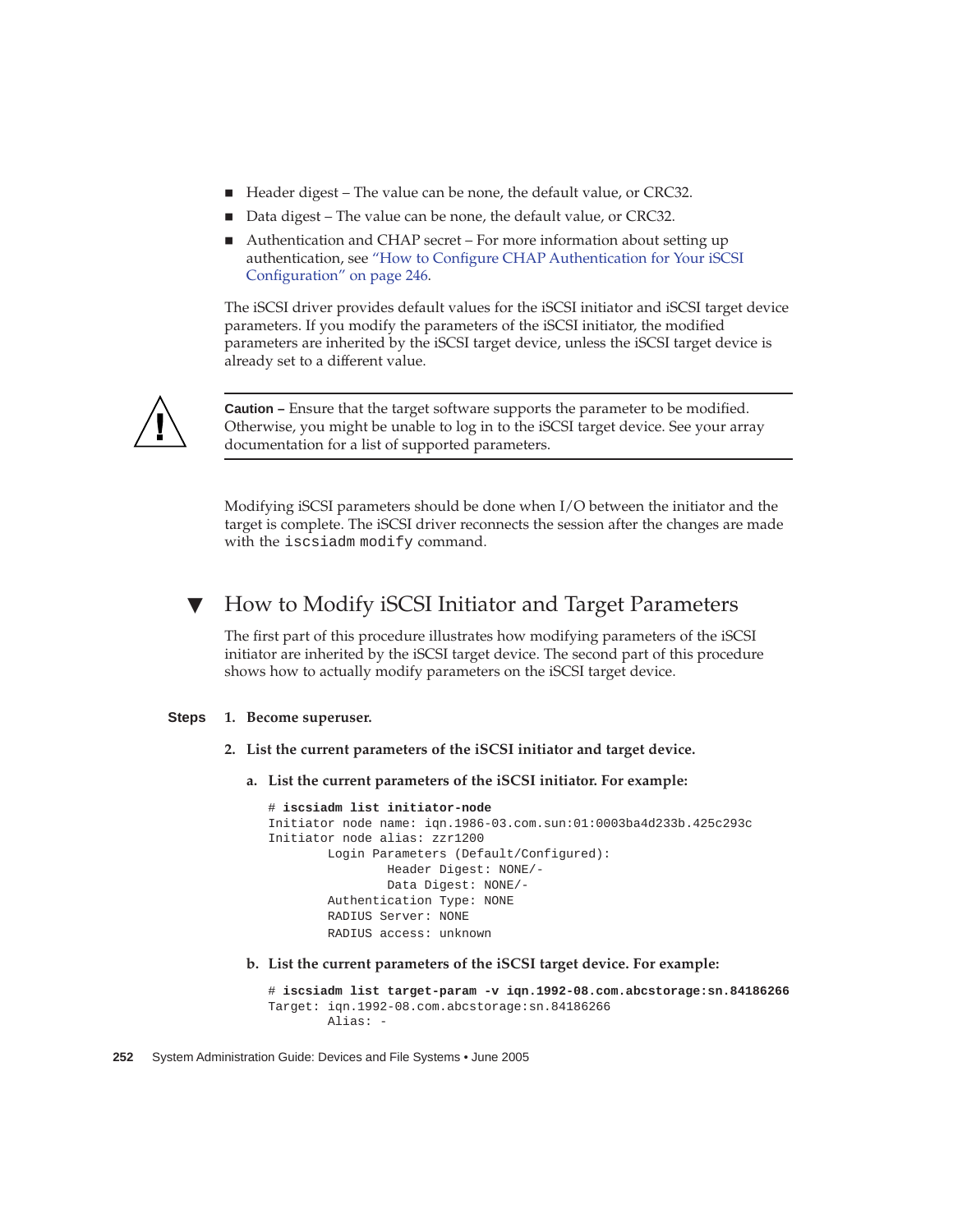```
Bi-directional Authentication: disabled
Authentication Type: NONE
Login Parameters (Default/Configured):
       Data Sequence In Order: yes/-
       Data PDU In Order: yes/-
       Default Time To Retain: 20/-
       Default Time To Wait: 2/-
       Error Recovery Level: 0/-
       First Burst Length: 65536/-
        Immediate Data: yes/-
        Initial Ready To Transfer (R2T): yes/-
        Max Burst Length: 262144/-
       Max Outstanding R2T: 1/-
       Max Receive Data Segment Length: 65536/-
        Max Connections: 1/-
        Header Digest: NONE/-
        Data Digest: NONE/-
```
Note that both header digest and data digest parameters are currently set to NONE for both the iSCSI initiator and the iSCSI target device.

To review the default parameters of the iSCSI target device, see the iscsiadm list target-param output in Example 15–1.

### **3. Modify the parameter of the iSCSI initiator.**

For example, set header digest to CRC32.

- # **iscsiadm modify initiator-node -h CRC32**
- **4. Verify that the parameter was modified.**
	- **a. Display the updated parameter information for the iSCSI initiator. For example:**

```
# iscsiadm list initiator-node
Initiator node name: iqn.1986-03.com.sun:01:0003ba4d233b.425c293c
Initiator node alias: zzr1200
       Login Parameters (Default/Configured):
               Header Digest: NONE/CRC32
               Data Digest: NONE/-
       Authentication Type: NONE
       RADIUS Server: NONE
       RADIUS access: unknown
```
Note that the header digest is now set to CRC32.

**b. Display the updated parameter information for the iSCSI target device. For example:**

```
# iscsiadm list target-param -v iqn.1992-08.com.abcstorage:sn.84186266
Target: iqn.1992-08.com.abcstorage:sn.84186266
        Alias: -
       Bi-directional Authentication: disabled
       Authentication Type: NONE
        Login Parameters (Default/Configured):
                Data Sequence In Order: yes/-
```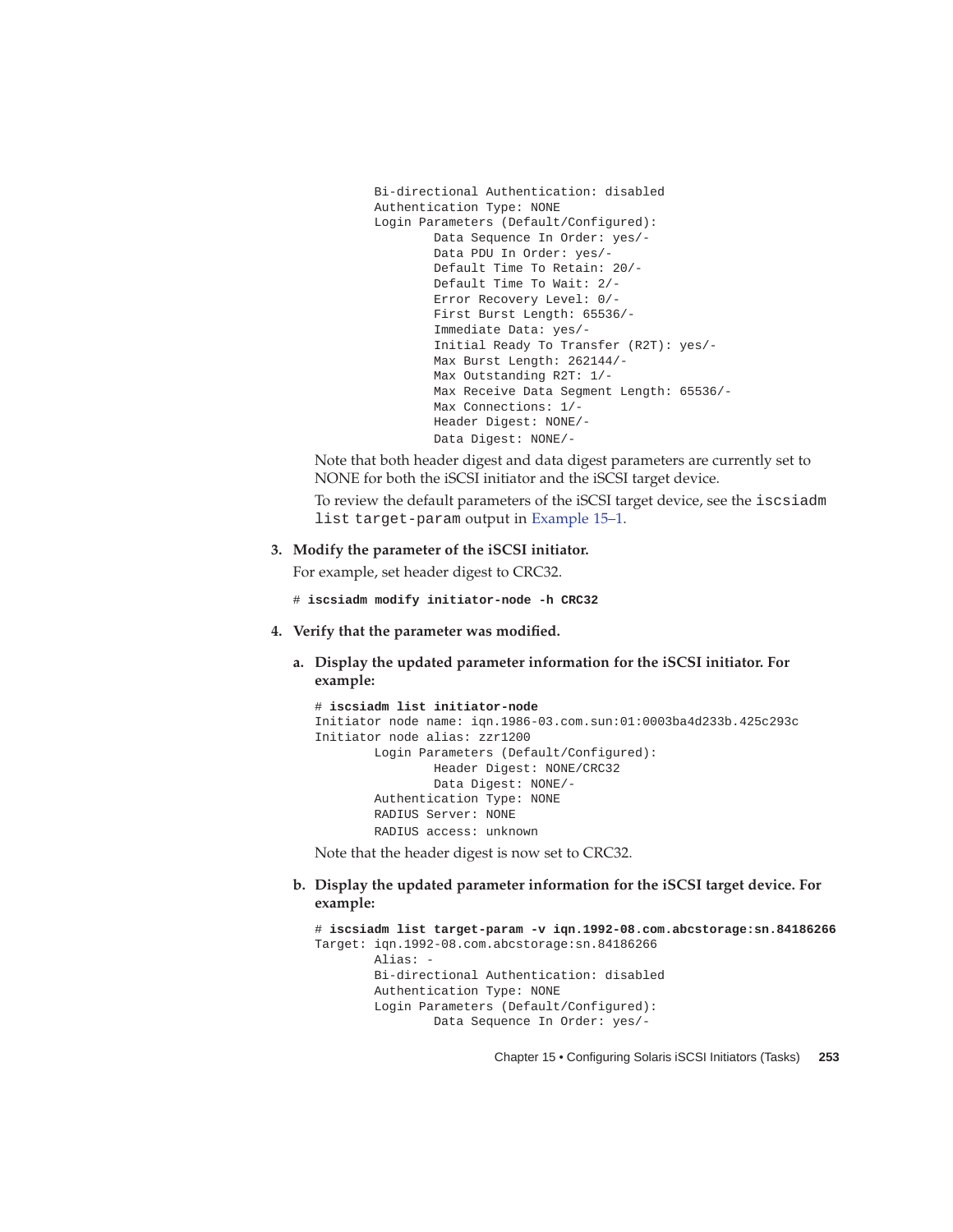```
Data PDU In Order: yes/-
Default Time To Retain: 20/-
Default Time To Wait: 2/-
Error Recovery Level: 0/-
First Burst Length: 65536/-
Immediate Data: yes/-
Initial Ready To Transfer (R2T): yes/-
Max Burst Length: 262144/-
Max Outstanding R2T: 1/-
Max Receive Data Segment Length: 65536/-
Max Connections: 1/-
Header Digest: CRC32/-
Data Digest: NONE/-
```
Note that the header digest is now set to CRC32.

**5. Verify that the iSCSI initiator has reconnected to the iSCSI target.**

```
# iscsiadm list target -v iqn.1992-08.com.abcstorage:sn.84186266
Target: iqn.1992-08.com.abcstorage:sn.84186266
        Target Portal Group Tag: 2
        Connections: 1
               CID: 0
                  IP address (Local): nnn.nn.nn.nnn:64369
                  IP address (Peer): nnn.nn.nn.nnn:3260
                  Discovery Method: SendTargets
                  Login Parameters (Negotiated):
                        .
                        .
                        .
                        Header Digest: CRC32
                        Data Digest: NONE
```
**6. Unset an iSCSI initiator parameter or an iSCSI target device parameter.**

You can unset a parameter by either setting it to none with the iscsiadm modify command. Or, you can use the iscsiadm remove command to reset all target properties to the default settings.

The following example shows how to reset the header digest to none:

# **iscsiadm modify target-param -h none iqn.1992-08.com.abcstorage:sn...** For information about using the iscsiadm remove target-param command, see iscsiadm.1m.

# Troubleshooting iSCSI Configuration Problems

The following tools are available to troubleshoot general iSCSI configuration problems: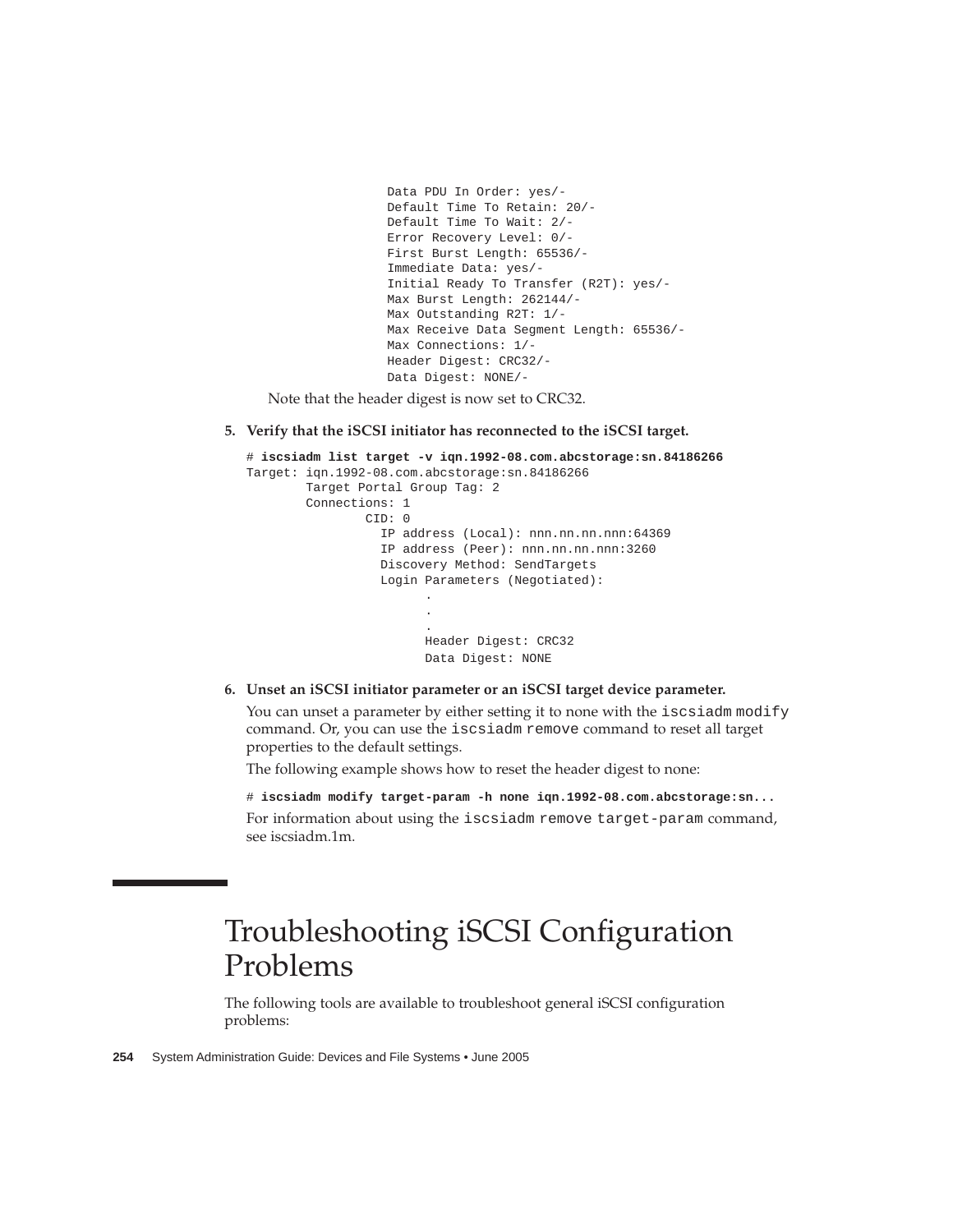- snoop This tool has been updated to support iSCSI packets.
- ethereal This freeware product is available from http://www.ethereal.com.

Both tools can filter iSCSI packets on port 3260.

The following sections describe various iSCSI troubleshooting and error message resolution scenarios.

## No Connections to the iSCSI Target From the Local System

How to Troubleshoot iSCSI Connection Problems

#### **1. Become superuser. Steps**

**2. List your iSCSI target information.** For example:

```
# iscsiadm list target
Target: iqn.2001-05.com.abcstorage:6-8a0900-37ad70401-bcfff02df8a421df
-zzr1200-01
           Target Portal Group Tag: default
           Connections: 0
```
**3. If no connections are listed in the iscsiadm list target output, check the /var/adm/messages file for possible reasons why the connection failed.**

You can also verify whether the connection is accessible by using the ping command or by connecting to the storage device's iSCSI port with the telnet command to ensure the iSCSI service is available. The default port is 3260.

**4. If your target is not listed in the iscsiadm list target output, check the /var/adm/messages file for possible causes.**

If you are using SendTargets as the discovery method, try listing the *discovery-address* using the -v option to ensure that the expected targets are visible to the host. For example:

```
# iscsiadm list discovery-address -v 10.0.0.1
Discovery Address: 10.0.0.1:3260
   Target name: eui.210000203787dfc0
      Target address: 10.0.0.1:11824
   Target name: eui.210000203787e07b
       Target address: 10.0.0.1:11824
```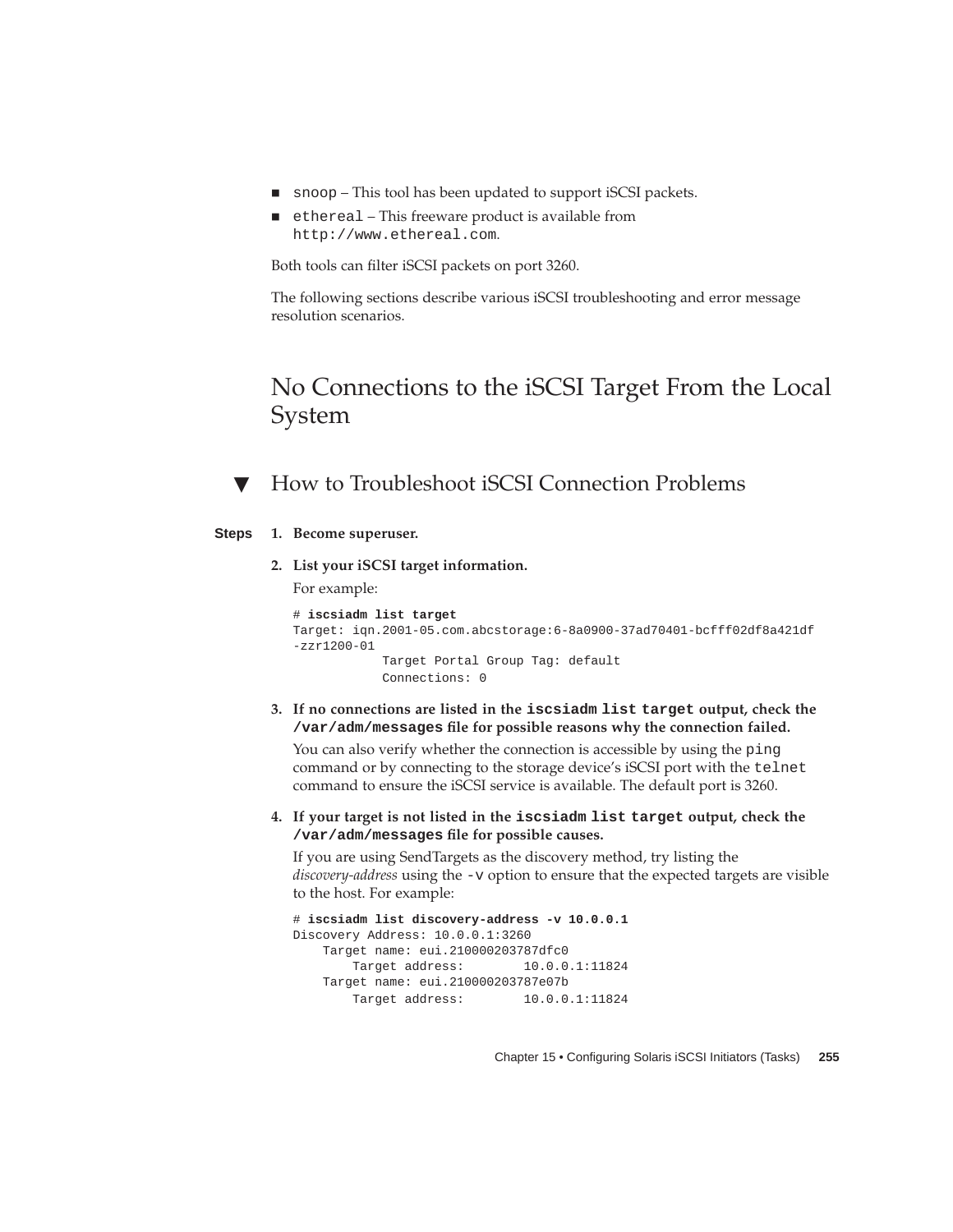## iSCSI Device or Disk Is Not Available on the Local System

### ▼ How to Troubleshoot iSCSI Device or Disk Unavailability

#### **1. Become superuser. Steps**

**2. Identify the LUNs that were discovered on this target during enumeration.** For example:

```
# iscsiadm list target -S
Target: iqn.2001-05.com.abcstorage:6-8a0900-37ad70401-bcfff02df8a421df-zzr1200-01
   Target Portal Group Tag: default
   Connections: 1
       LUN: 0
           Vendor: ABCSTOR
           Product: 0010
           OS Device Name: /dev/rdsk/c3t34d0s2
```
The -S option shows which LUNs where discovered on this target during enumeration. If you think a LUN should be listed but it is not, review the /var/adm/messages file to see if an error was reported. Check the storage device's log files for errors. Also, ensure that any storage device LUN masking is properly configured.

### General iSCSI Error Messages

This section describes the iSCSI messages that might be found in the /var/adm/messages file and potential solutions for recovery.

The message format is as follows:

| iscsi TYPE (OID) STRING (STATUS-CLASS#/STATUS-DETAIL#)                           |                                                                                            |  |
|----------------------------------------------------------------------------------|--------------------------------------------------------------------------------------------|--|
| <b>TYPE</b>                                                                      | Is either connection or session.                                                           |  |
| OID                                                                              | Is the object ID of the connection or<br>session. This ID is unique for an OS<br>instance. |  |
| STRING                                                                           | Is a description of the condition.                                                         |  |
| <status-class#>/<status-detail#></status-detail#></status-class#>                | These values are returned in an iSCSI<br>login response as defined by RFC 3270.            |  |
| iscsi connection $OID$ ) login failed - Miscellaneous iSCSI<br>initiator errors. |                                                                                            |  |

**Cause:** The device login failed due to some form of initiator error.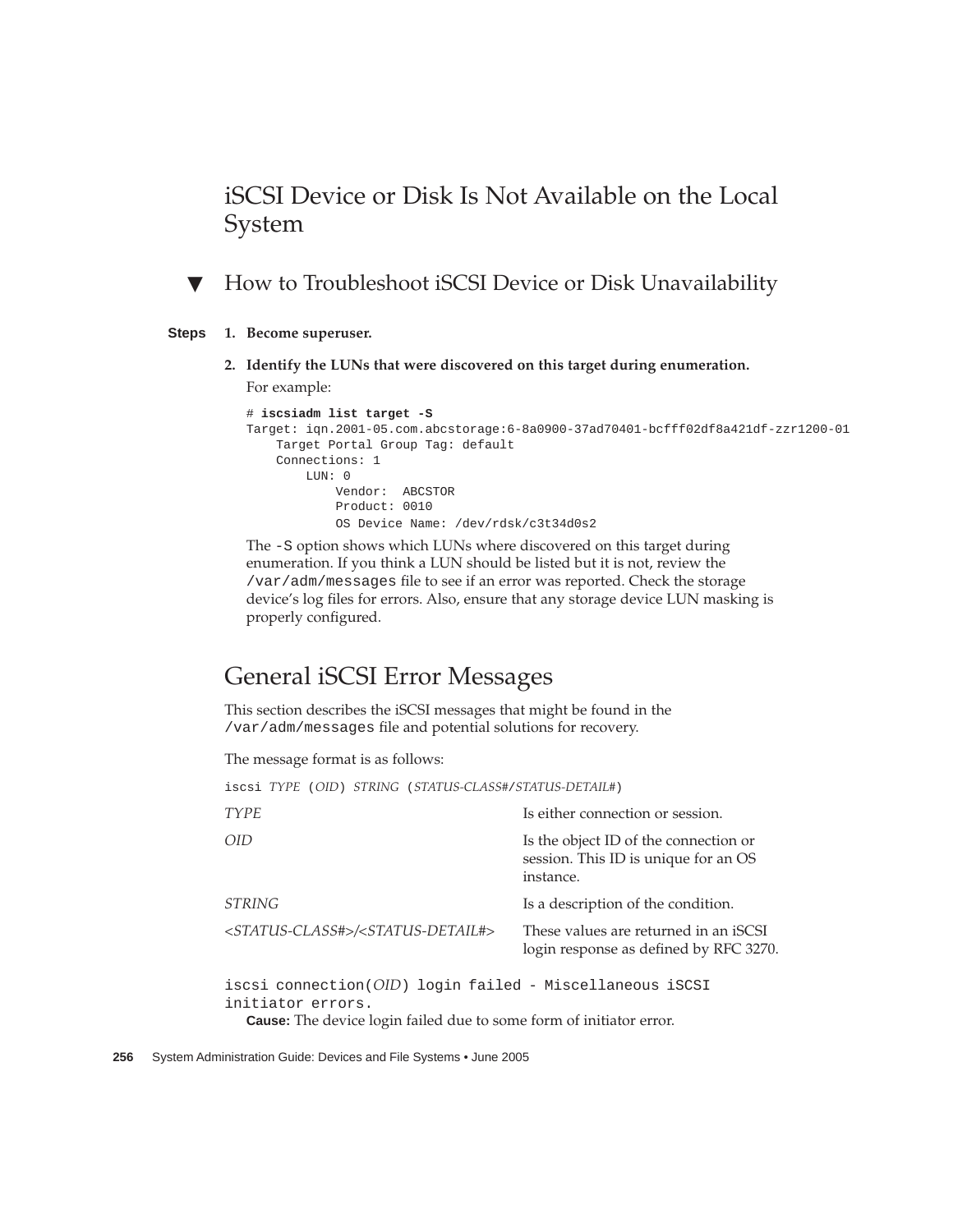iscsi connection(*OID*) login failed - Initiator could not be successfully authenticated.

**Cause:** The device could not successfully authenticate the initiator.

**Solution:** If applicable, verify that the passwords or RADIUS information are accurate.

iscsi connection(*OID*) login failed - Initiator is not allowed access to the given target.

**Cause:** The device will not allow the initiator access to the iSCSI target device.

**Solution:** Verify your initiator name and confirm that it is properly masked or provisioned by the storage device.

iscsi connection(*OID*) login failed - Requested ITN does not exist at this address.

**Cause:** The device does not provide access to the iSCSI target name (ITN) that you are requesting.

**Solution:** Verify the initiator discovery information is entered properly and that the storage device is configured properly.

iscsi connection(*OID*) login failed - Requested ITN has been removed and no forwarding address is provided.

**Cause:** The device can no longer provide access to the iSCSI target name (ITN) that you are requesting.

**Solution:** Verify that the initiator discovery information has been specified properly and the storage device has been configured properly.

iscsi connection(*OID*) login failed - Requested iSCSI version range is not supported by the target.

**Cause:** The initiator's iSCSI version is not supported by the storage device.

iscsi connection(*OID*) login failed - No more connections can be accepted on this Session ID (SSID).

**Cause:** The storage device cannot accept another connection for this initiator node to the iSCSI target device.

iscsi connection(*OID*) login failed - Missing parameters (e.g., iSCSI initiator and/or target name).

**Cause:** The storage device is reporting that the initiator or target name has not been properly specified.

**Solution:** Properly specify the iSCSI initiator or target name.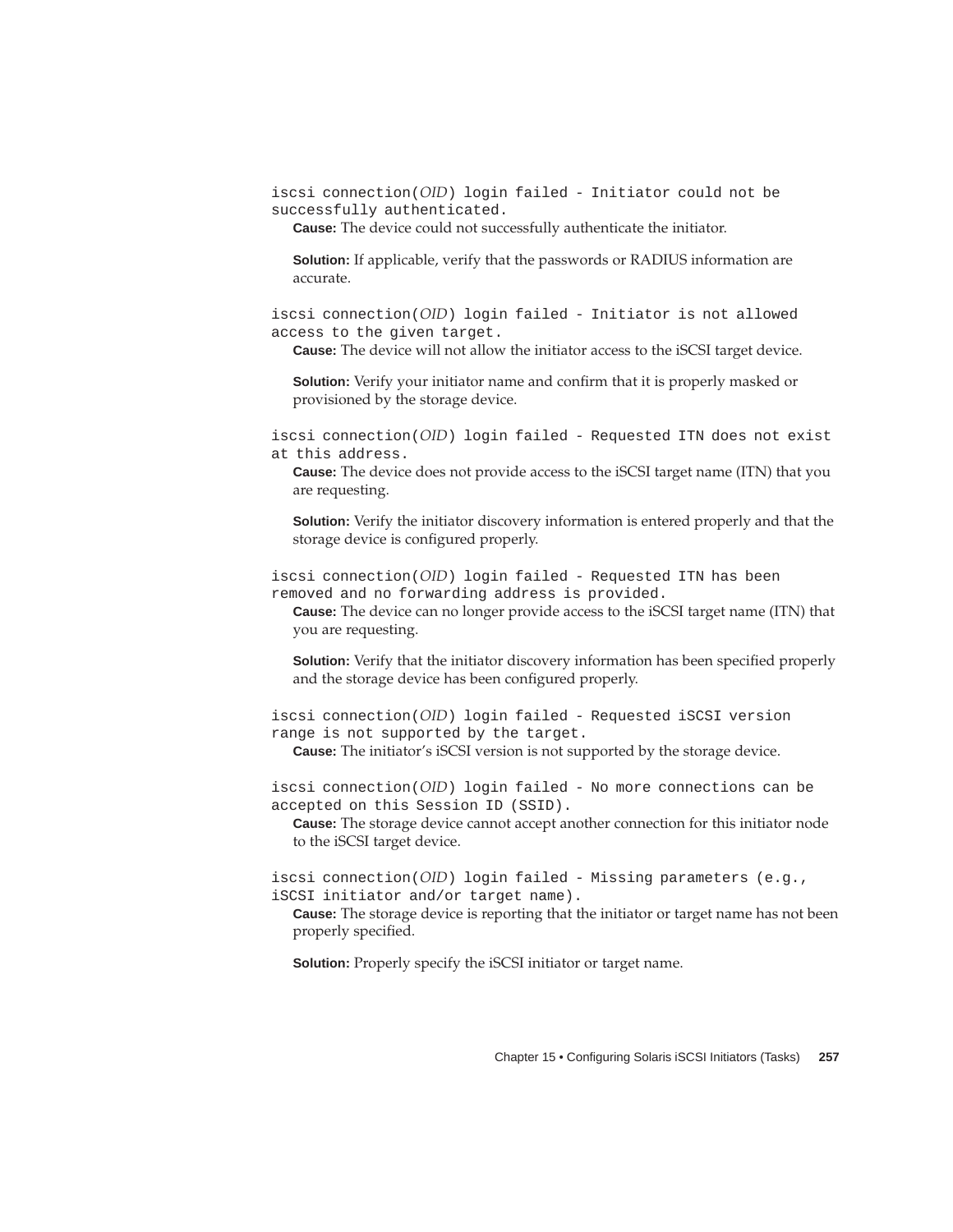iscsi connection(*OID*) login failed - Target hardware or software error.

**Cause:** The storage device encountered a hardware or software error.

**Solution:** Consult the storage documentation or contact the storage vendor for further assistance.

iscsi connection(*OID*) login failed - iSCSI service or target is not currently operational.

**Cause:** The storage device is currently not operational.

**Solution:** Consult the storage documentation or contact the storage vendor for further assistance.

iscsi connection(*OID*) login failed - Target has insufficient session, connection or other resources. **Cause:** The storage device has insufficient resources.

**Solution:** Consult the storage documentation or contact the storage vendor for further assistance.

```
iscsi connection(OID) login failed - unable to initialize
authentication
iscsi connection(OID) login failed - unable to set authentication
iscsi connection(OID) login failed - unable to set username
iscsi connection(OID) login failed - unable to set password
iscsi connection(OID) login failed - unable to set ipsec
iscsi connection(OID) login failed - unable to set remote
authentication
```
**Cause:** The initiator was unable to initialize or set authentication properly.

**Solution:** Verify that your initiator settings for authentication are properly configured.

iscsi connection(*OID*) login failed - unable to make login pdu **Cause:** The initiator was unable to make a login payload data unit (PDU) based on the initiator or storage device settings.

**Solution:** Try resetting any target login parameters or other nondefault settings.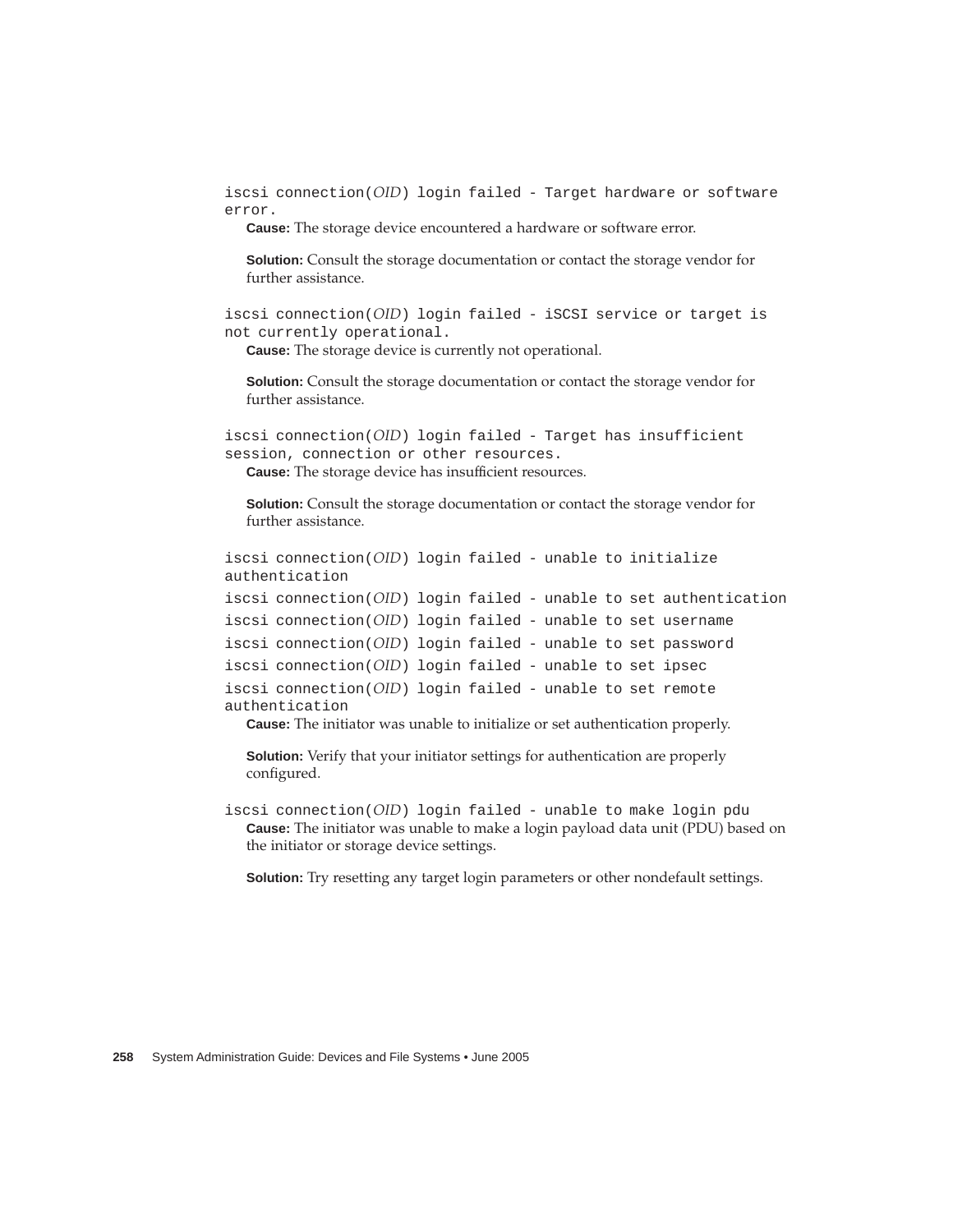iscsi connection(*OID*) login failed - failed to transfer login iscsi connection(*OID*) login failed - failed to receive login response

**Cause:** The initiator failed to transfer or receive a login payload data unit (PDU) across the network connection.

**Solution:** Verify that the network connection is reachable.

iscsi connection(*OID*) login failed - received invalid login response (*OP CODE*)

**Cause:** The storage device has responded to a login with an unexpected response.

iscsi connection(*OID*) login failed - login failed to authenticate with target

**Cause:** The initiator was unable to authenticate the storage device.

**Solution:** Verify that your initiator settings for authentication are properly configured.

iscsi connection(*OID*) login failed - initiator name is required **Cause:** An initiator name must be configured to perform all actions.

**Solution:** Verify that the initiator name is configured.

iscsi connection(*OID*) login failed - authentication receive failed

iscsi connection(*OID*) login failed - authentication transmit failed

**Cause:** The initiator was unable to transmit or receive authentication information.

**Solution:** Verify the network connectivity with storage device or the RADIUS server as applicable.

iscsi connection(*OID*) login failed - login redirection invalid **Cause:** The storage device attempted to redirect the initiator to an invalid destination.

**Solution:** Consult the storage documentation or contact the storage vendor for further assistance.

iscsi connection(*OID*) login failed - target protocol group tag mismatch, expected <TPGT>, received <TPGT>

**Cause:** The initiator and target had a TPGT (target portal group tag) mismatch.

**Solution:** Verify your TPGT discovery settings on the initiator or the storage device.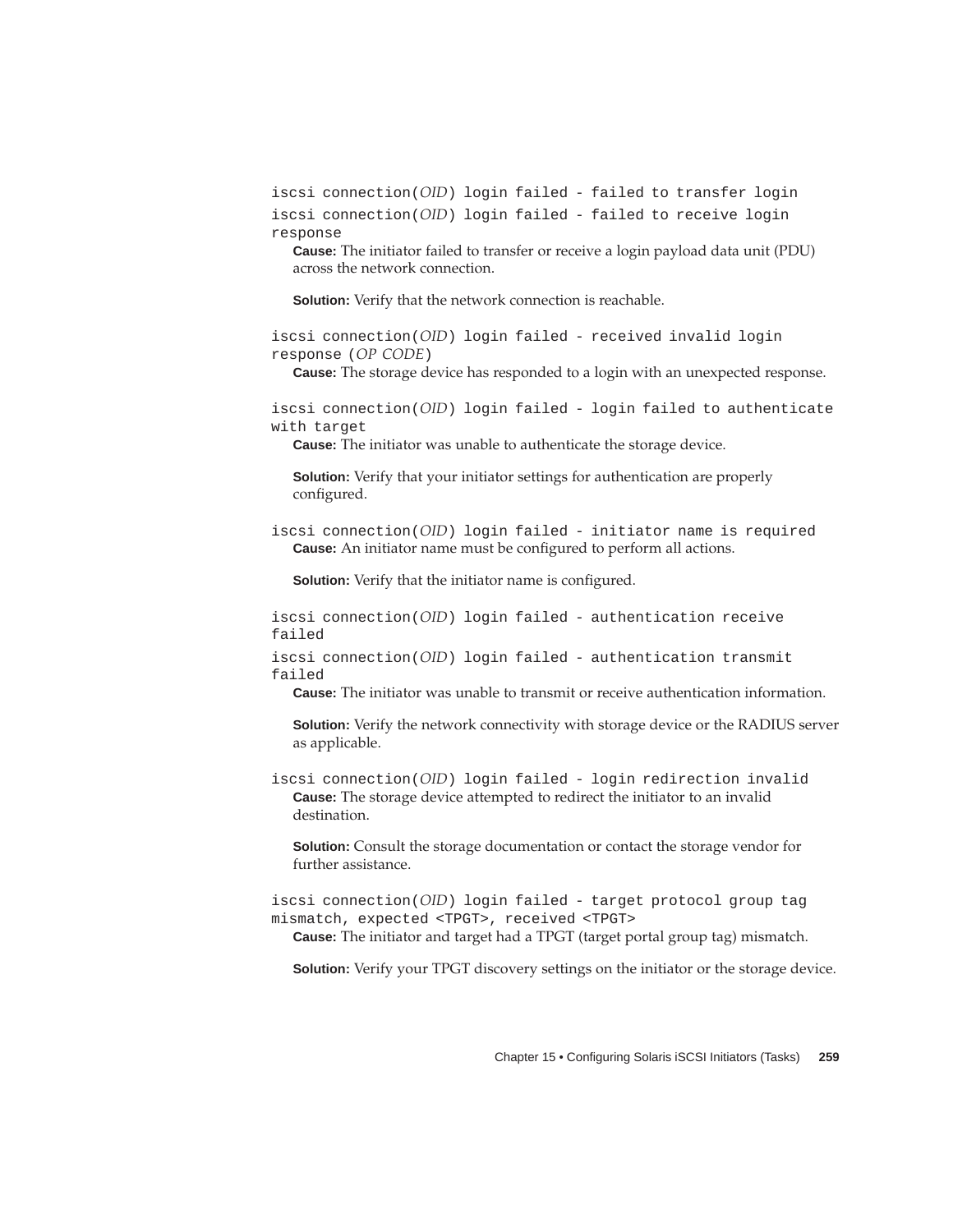iscsi connection(*OID*) login failed - can't accept *PARAMETER* in security stage

**Cause:** The device responded with an unsupported login parameter during the security phase of login.

**Solution:** The parameter name is noted for reference. Consult the storage documentation or contact the storage vendor for further assistance.

iscsi connection(*OID*) login failed - HeaderDigest=CRC32 is required, can't accept *VALUE*

iscsi connection(*OID*) login failed - DataDigest=CRC32 is required, can't accept *VALUE*

**Cause:** The initiator is only configured to accept HeaderDigest or DataDigest that is set to CRC32 for this target. The device returned the value of *VALUE*.

**Solution:** Verify that the initiator and device digest settings are compatible.

iscsi connection(*OID*) login failed - HeaderDigest=None is required, can't accept *VALUE*

iscsi connection(*OID*) login failed - DataDigest=None is required, can't accept *VALUE*

**Cause:** The initiator is only configured to accept HeaderDigest or DataDigest that is set to none for this target. The device returned the value of *VALUE*.

**Solution:** Verify that the initiator and device digest settings are compatible.

iscsi connection(*OID*) login failed - can't accept *PARAMETER* **Cause:** The initiator does not support this parameter.

iscsi connection(*OID*) login failed - can't accept MaxOutstandingR2T *VALUE*

**Cause:** The initiator does not accept MaxOutstandingR2T of the noted *VALUE*.

iscsi connection(*OID*) login failed - can't accept MaxConnections *VALUE*

**Cause:** The initiator does not accept the maximum connections of the noted *VALUE*.

iscsi connection(*OID*) login failed - can't accept ErrorRecoveryLevel *VALUE*

**Cause:** The initiator does not accept an error recovery level of the noted *VALUE*.

iscsi session(*OID*) *NAME* offline

**Cause:** All connections for this target *NAME* have been removed or failed.

iscsi connection(*OID*) failure - unable to schedule enumeration **Cause:** The initiator was unable to enumerate the LUNs on this target.